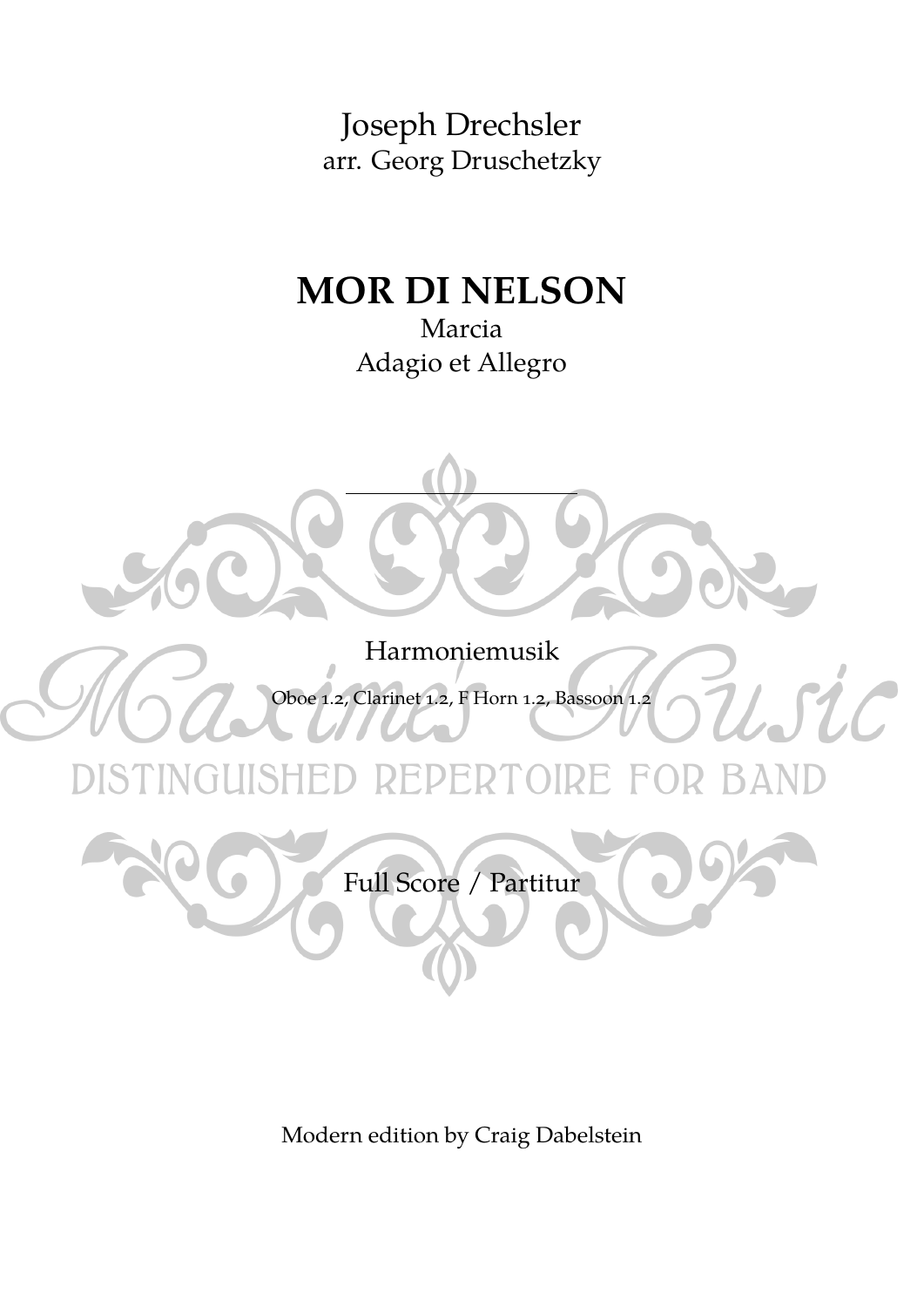



Copyright © 2014 by Craig Dabelstein.

National Library of Australia Cataloguing-in-Publication entry Drechsler, Joseph, 1782-1852, composer.

Mor di Nelson / Joseph Drechsler ; arranged by Georg Druschetzky ; edited by Craig Dabelstein.

ISMN: 9790720143125 Wind octets (Bassoons (2), clarinets (2), horns (2), oboes (2)), Arranged—Scores and parts. Druschetzky, Georg, 1745-1819, arranger of music. Dabelstein, Craig, 1973-editor. 785.8198

Published in Australia by Maxime's Music. MM0013  $maximesmusic.com$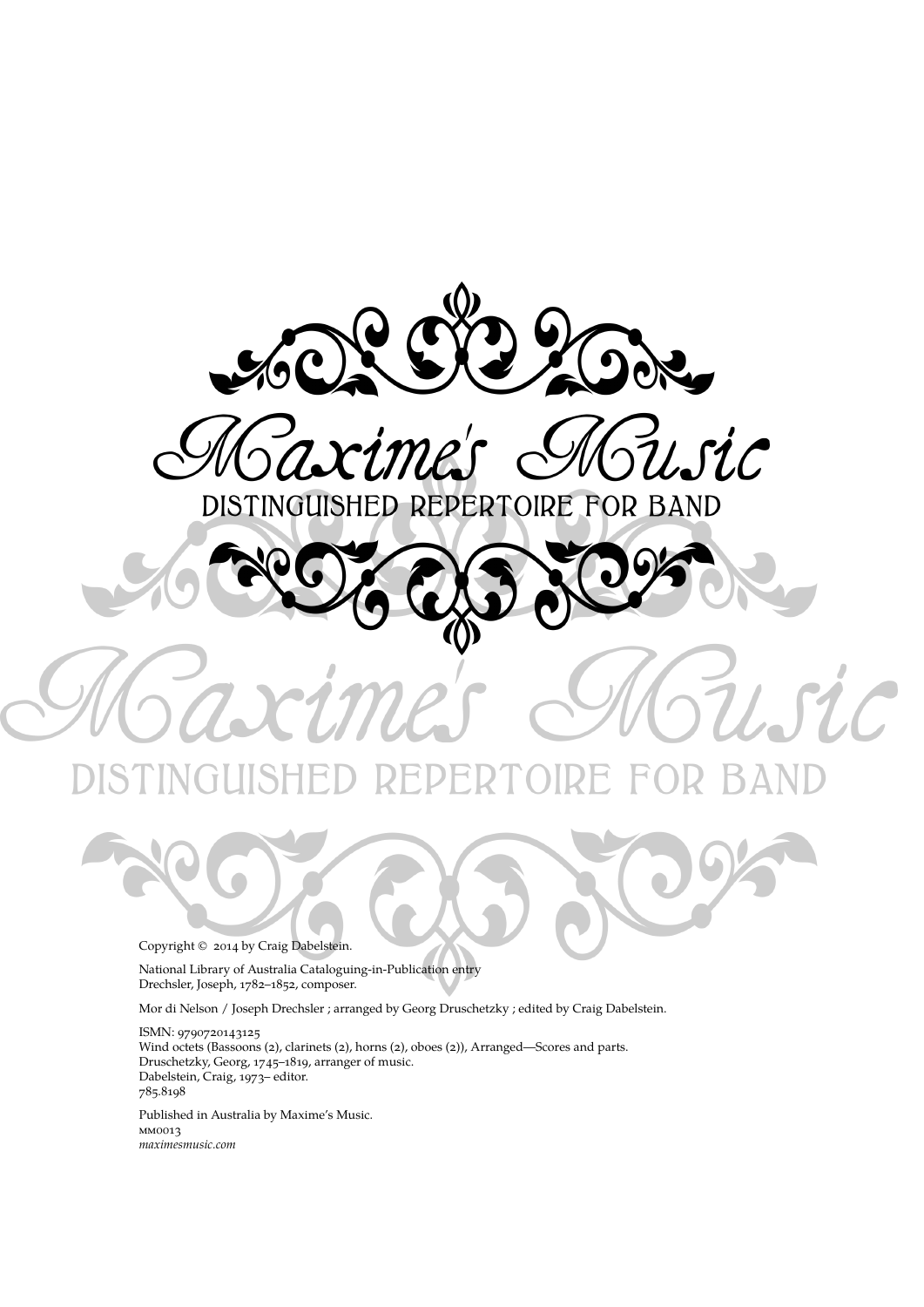## **Notes**

Joseph Drechsler was born in Bohemia in 1782 and died in Vienna in 1852. He was a personal friend of Beethoven, as we know from references in the Beethoven Conversation Books. He first studied theology in Prague but as a student was already composing large church works.

His success in composing and conducting in the theater led to his becoming Kapellmeister in Baden, Bratislava and finally for the great St. Stefan's Cathedral in Vienna. Throughout his career he was an active teacher and had published a treatise on harmony in 1816.

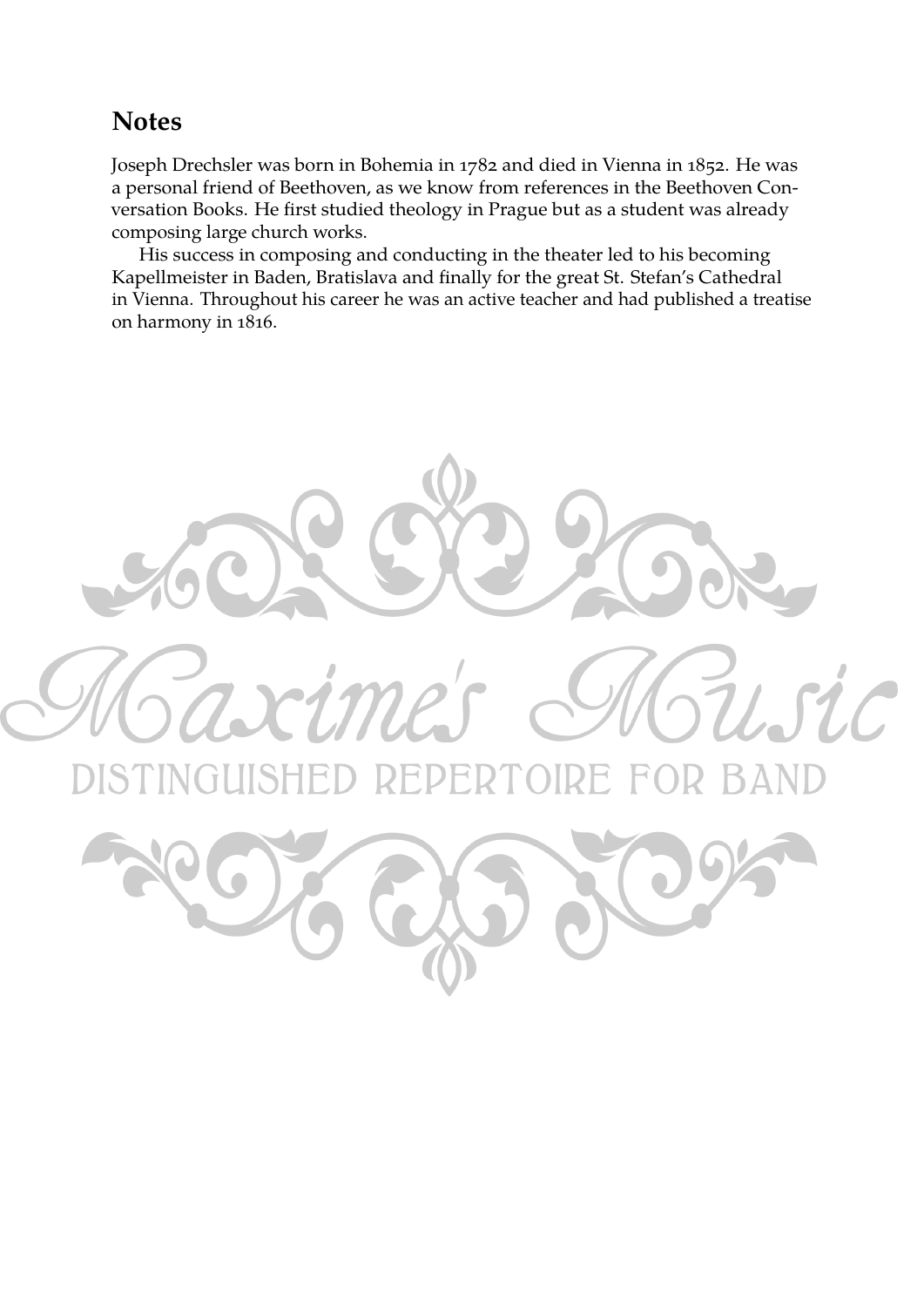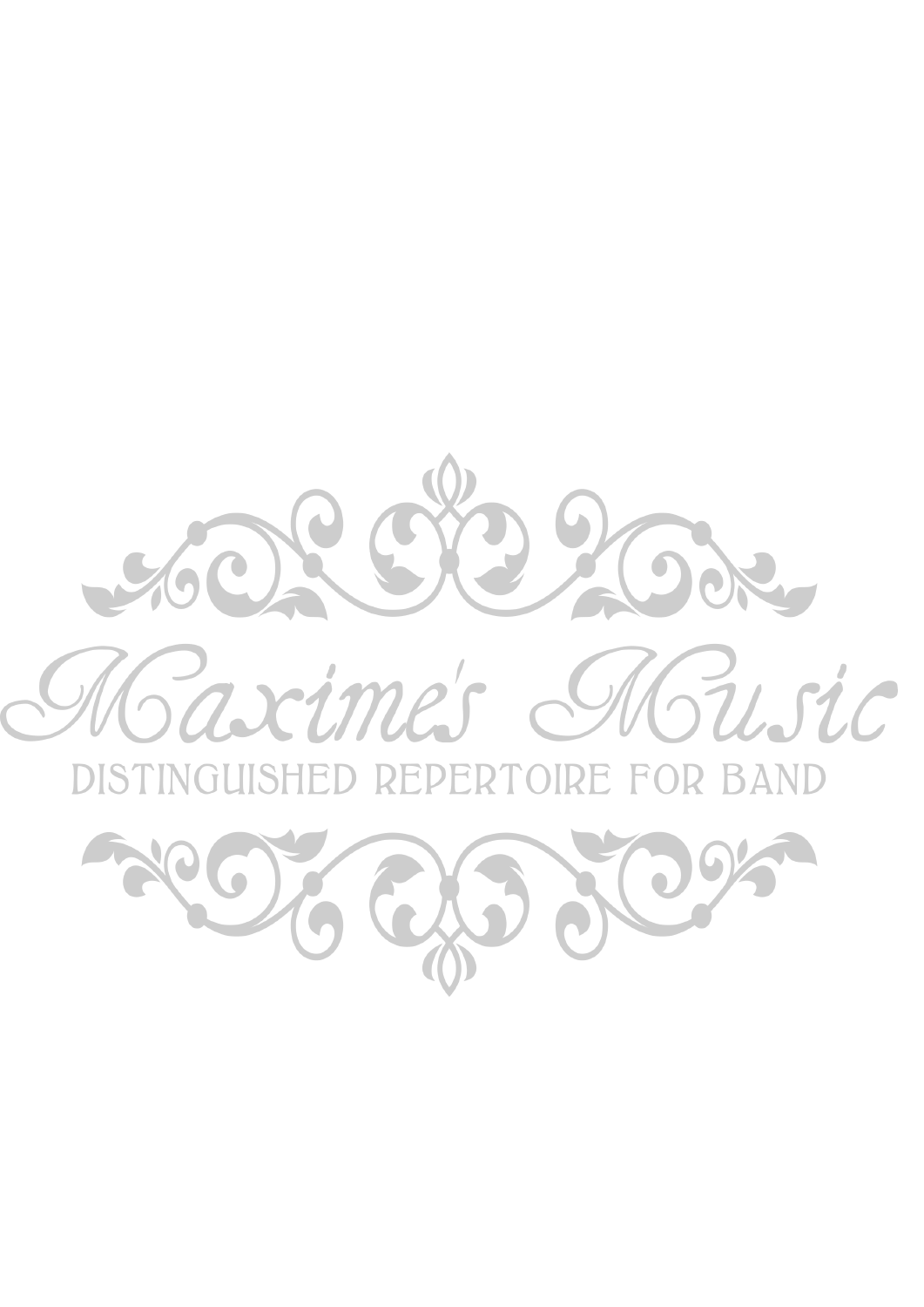## **MOR DI NELSON**

Score Duration: 5:50 Joseph Drechsler arr. Georg Druschetzky Modern edition by Craig Dabelstein

I. Marcia





 $\label{eq:congr} \mbox{Copyright} \otimes 2014 \mbox{ Craig Dabelstein}$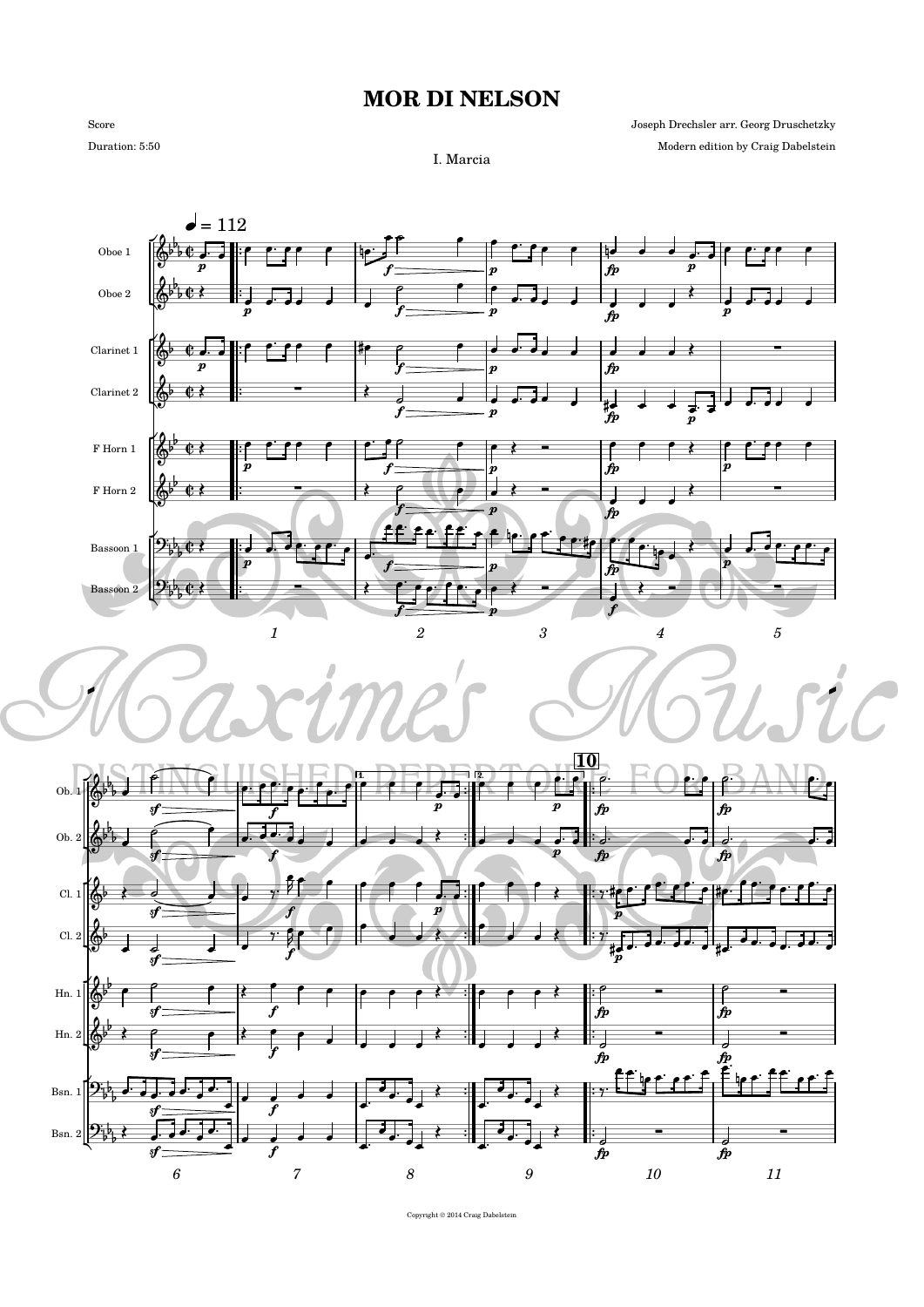

 $M M 0013$ 

MOR DI NELSON - Score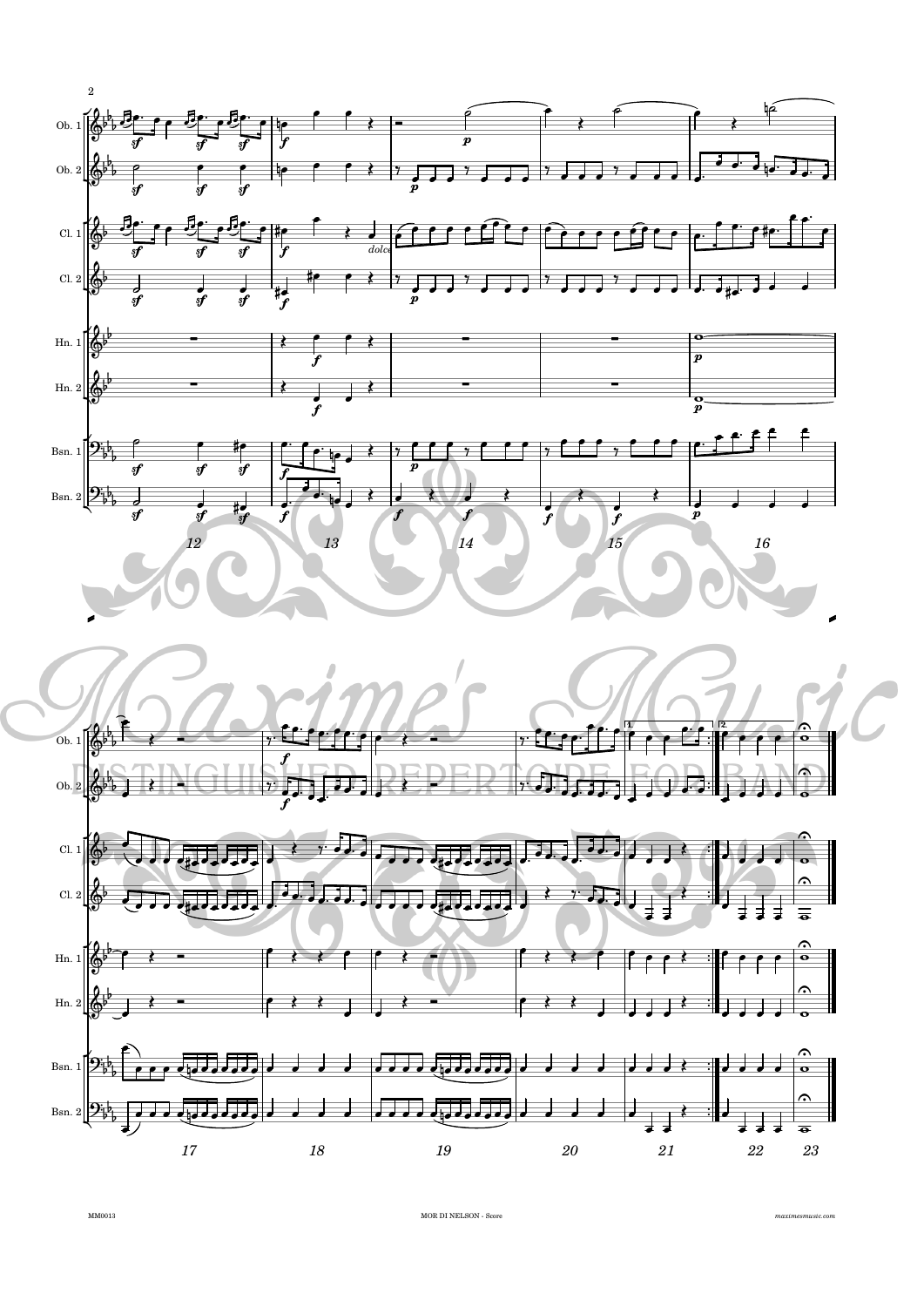



MOR DI NELSON - Score

 $M M 0013$ 

aximesmusic.com

 $\bf{3}$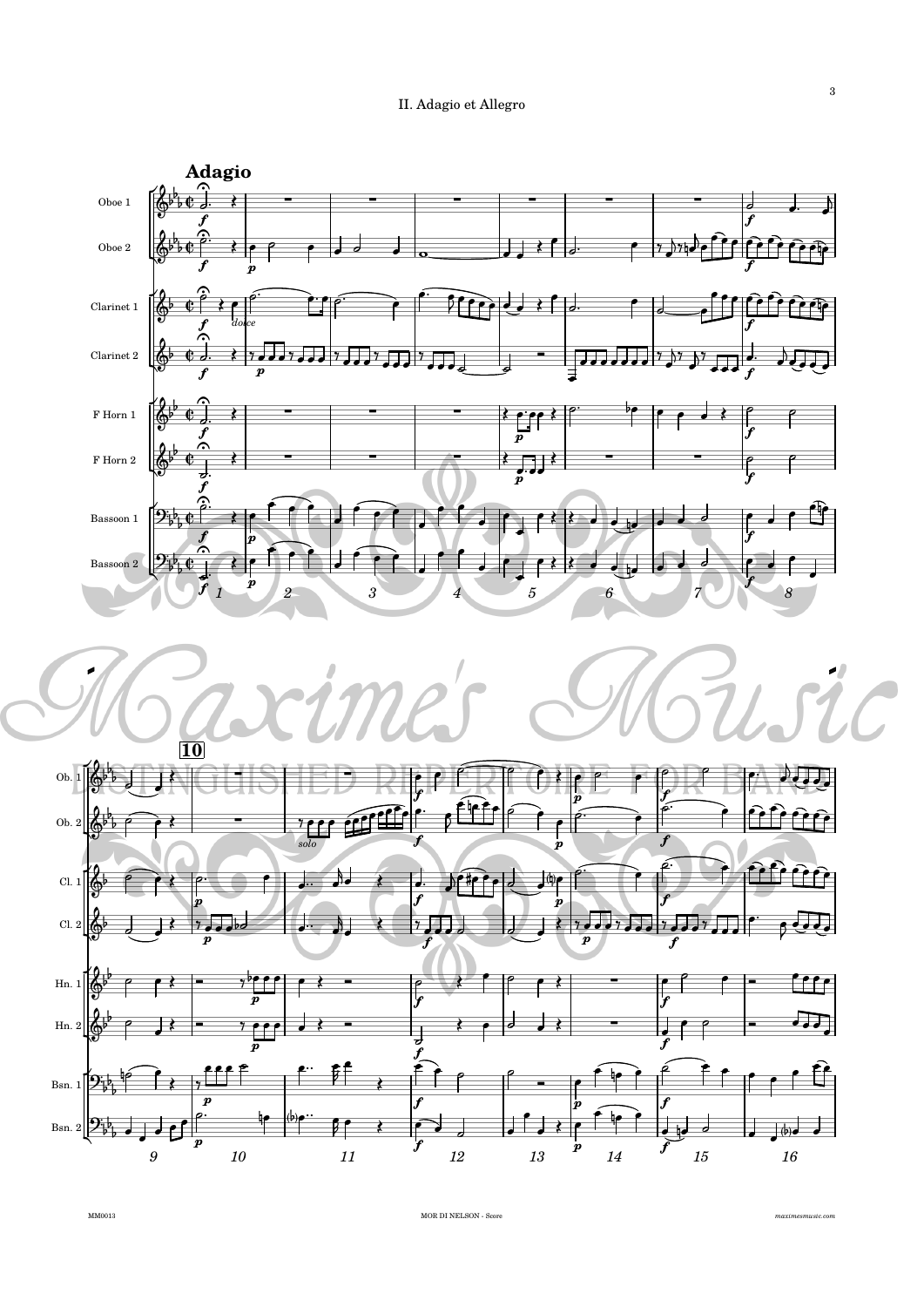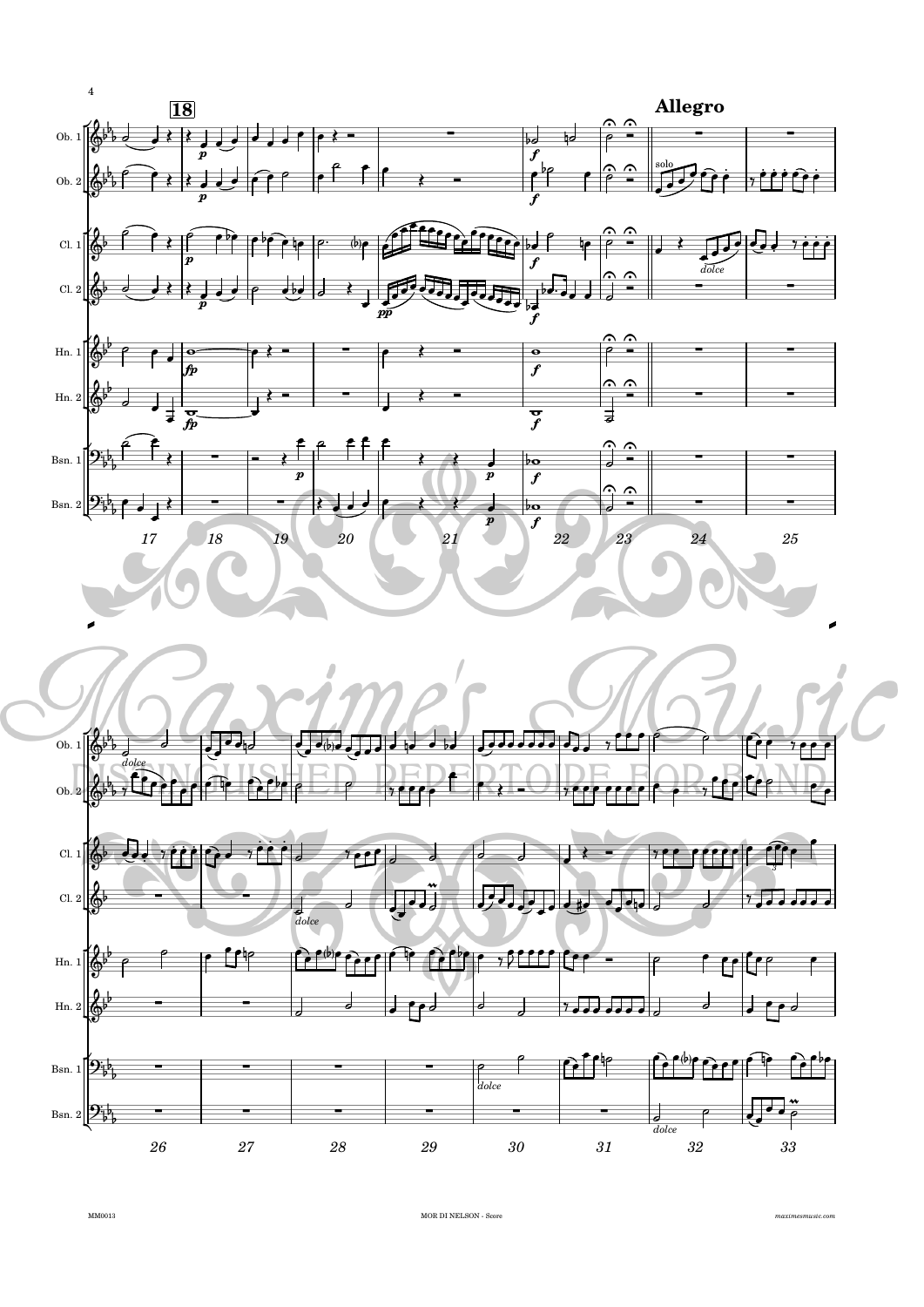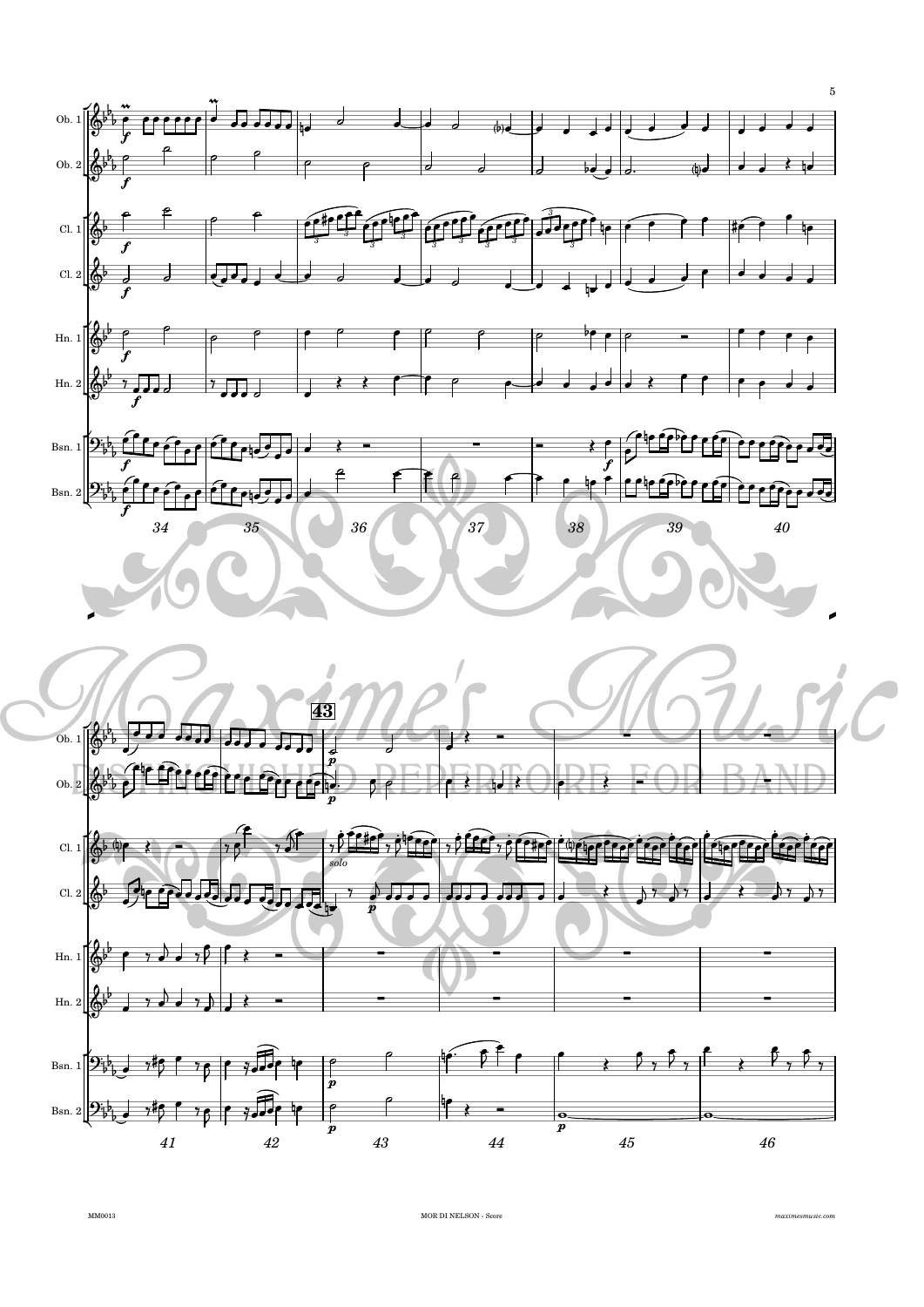

 $M M 0013$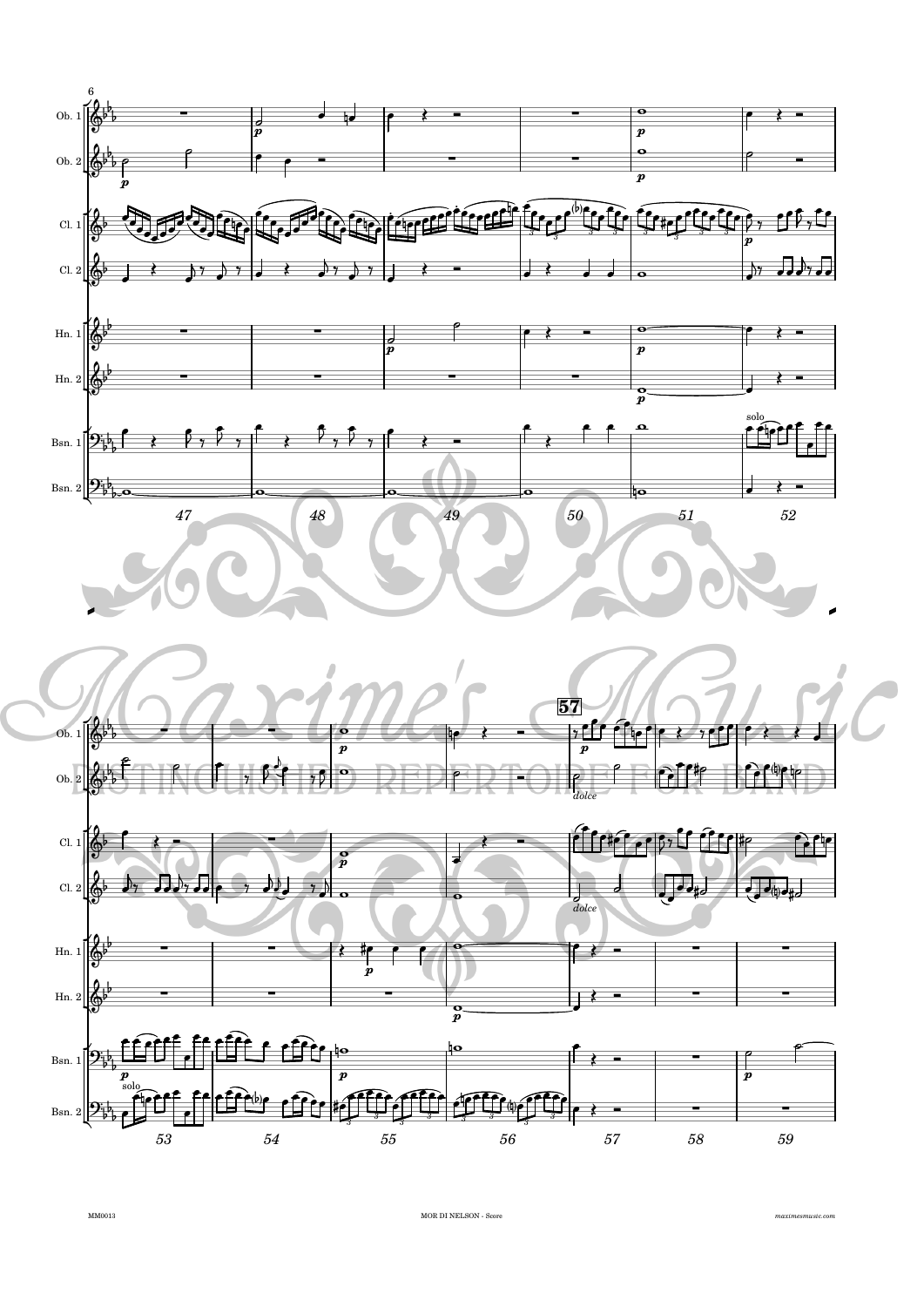

MM0013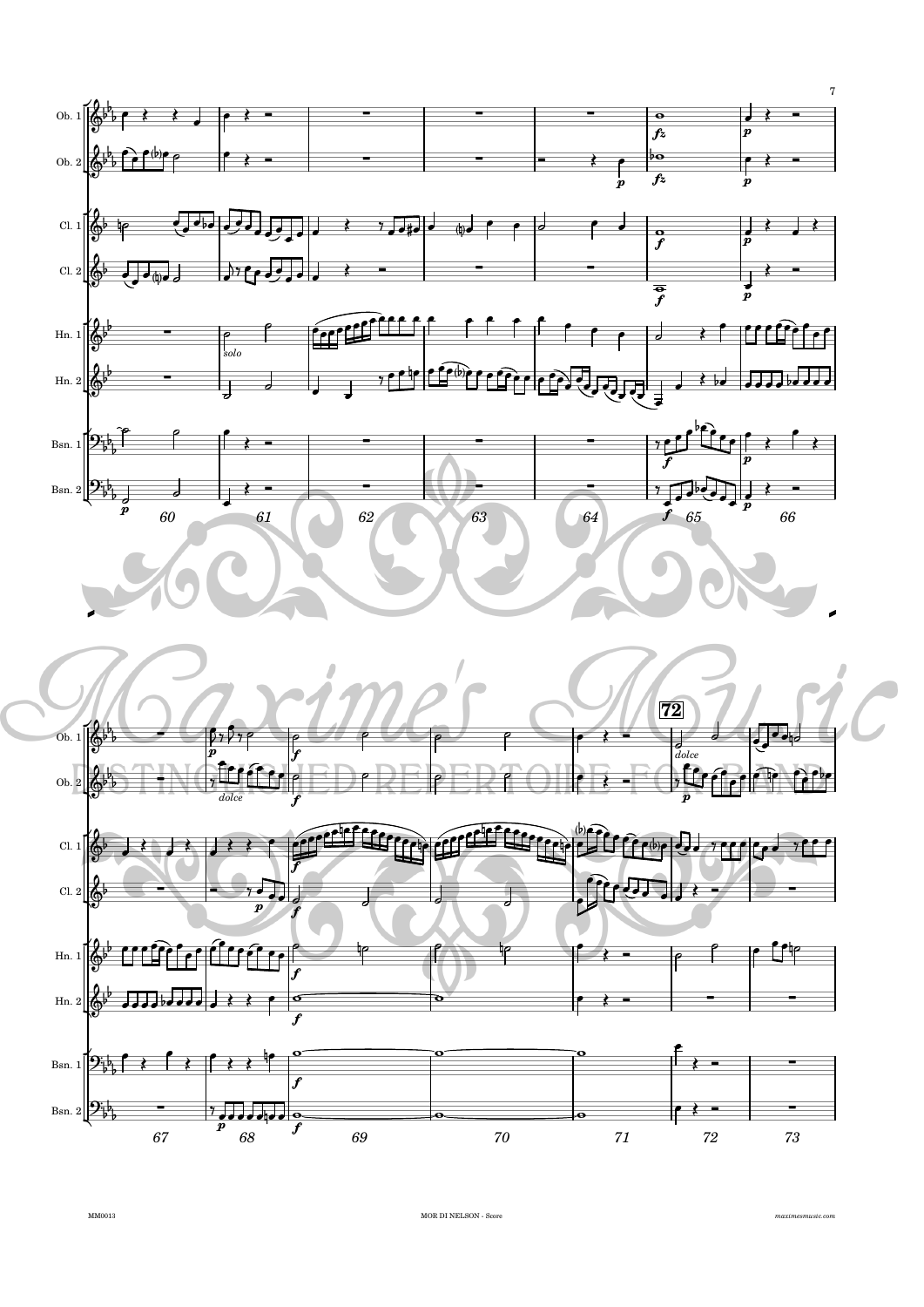

MM0013